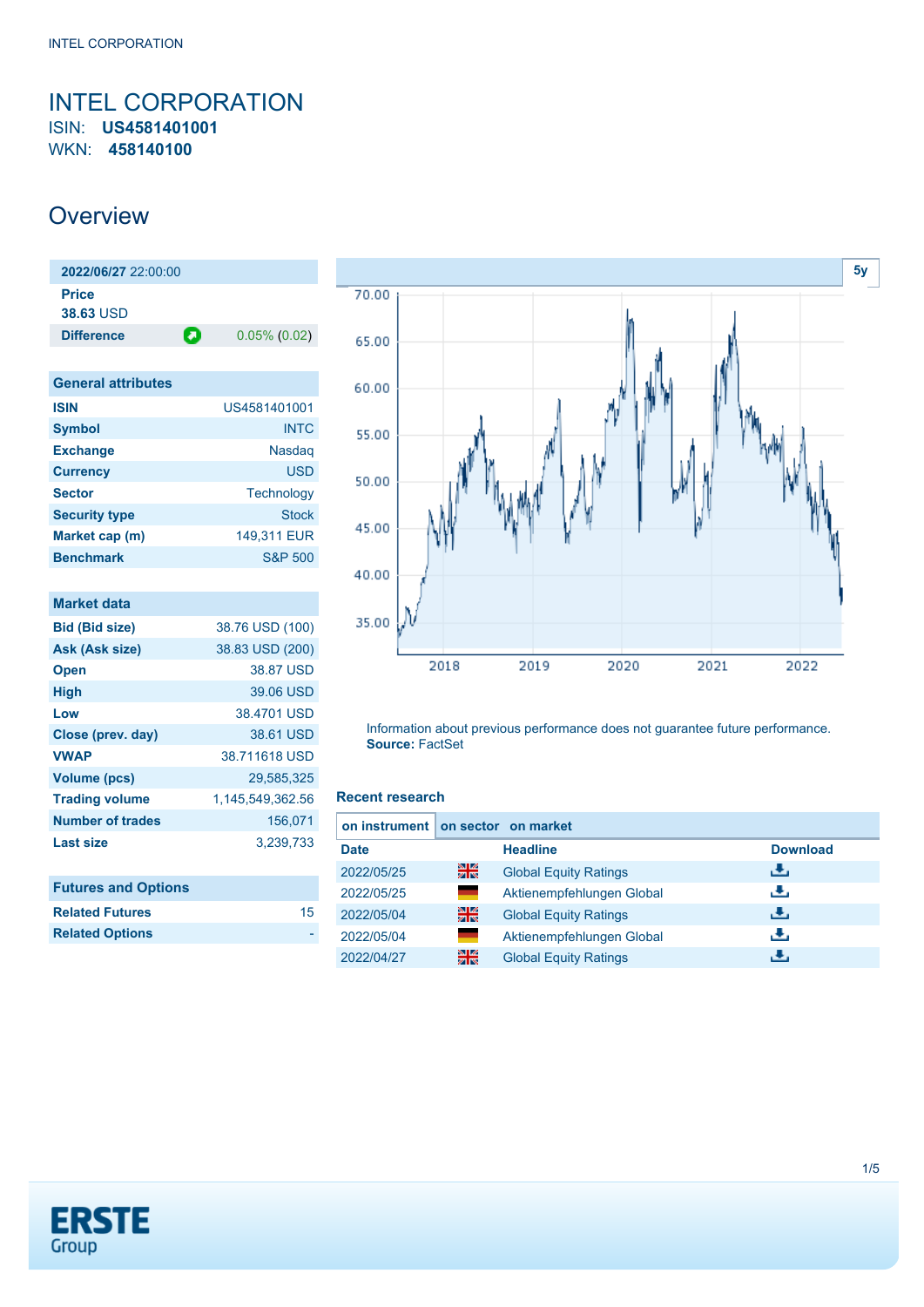# Details

**2022/06/27** 22:00:00 **Price 38.63** USD

**Difference 0.05% (0.02)** 

| <b>General attributes</b> |                    |
|---------------------------|--------------------|
| <b>ISIN</b>               | US4581401001       |
| <b>Symbol</b>             | <b>INTC</b>        |
| <b>Exchange</b>           | <b>Nasdag</b>      |
| <b>Currency</b>           | USD                |
| <b>Sector</b>             | Technology         |
| <b>Security type</b>      | Stock              |
| Market cap (m)            | 149,311 EUR        |
| <b>Benchmark</b>          | <b>S&amp;P 500</b> |

| <b>Market data</b>      |                  |
|-------------------------|------------------|
| <b>Bid (Bid size)</b>   | 38.76 USD (100)  |
| Ask (Ask size)          | 38.83 USD (200)  |
| <b>Open</b>             | 38.87 USD        |
| <b>High</b>             | 39.06 USD        |
| Low                     | 38,4701 USD      |
| Close (prev. day)       | 38.61 USD        |
| <b>VWAP</b>             | 38.711618 USD    |
| <b>Volume (pcs)</b>     | 29.585.325       |
| <b>Trading volume</b>   | 1,145,549,362.56 |
| <b>Number of trades</b> | 156,071          |
| Last size               | 3,239,733        |
|                         |                  |

| <b>Performance and Risk</b> |           |                |           |  |
|-----------------------------|-----------|----------------|-----------|--|
|                             | 6m        | 1 <sub>V</sub> | 3v        |  |
| <b>Perf (%)</b>             | $-25.63%$ | $-30.91%$      | $-18.61%$ |  |
| Perf (abs.)                 | $-13.31$  | $-17.28$       | $-8.83$   |  |
| <b>Beta</b>                 | 1.10      | 1.08           | 1.17      |  |
| <b>Volatility</b>           | 37.01     | 32.52          | 40.68     |  |



Information about previous performance does not guarantee future performance. **Source:** FactSet

| <b>Price data</b>                           |                        |
|---------------------------------------------|------------------------|
| Ø price 5 days   Ø volume 5 days (pcs.)     | 37.95 USD (32,900,923) |
| Ø price 30 days   Ø volume 30 days (pcs.)   | 41.12 USD (35,456,840) |
| Ø price 100 days   Ø volume 100 days (pcs.) | 45.37 USD (36,684,858) |
| Ø price 250 days   Ø volume 250 days (pcs.) | 49.76 USD (31,844,247) |
| <b>YTD High   date</b>                      | 56.28 USD (2022/01/12) |
| <b>YTD Low   date</b>                       | 36.60 USD (2022/06/17) |
| 52 Weeks High   date                        | 57.83 USD (2021/06/29) |
| 52 Weeks Low   date                         | 36.60 USD (2022/06/17) |

| <b>Arbitrage views</b>    |                |                   |                       |                                 |                            |
|---------------------------|----------------|-------------------|-----------------------|---------------------------------|----------------------------|
| Exchange $\Box$           | <b>Date</b>    | <b>Time Price</b> |                       | <b>Trading</b><br>volume (mio.) | <b>Number of</b><br>trades |
| <b>Xetra</b>              | 2022/<br>06/28 |                   | 11:10 36.625 EUR 0.14 |                                 | 84                         |
| Vienna Stock Exchange     | 2022/<br>06/28 |                   | 09:05 36.76 EUR       | 0.00                            | 1                          |
| Tradegate                 | 2022/<br>06/28 |                   | 11:23 36.72 EUR       | 0.15                            | 51                         |
| <b>Stuttgart</b>          | 2022/<br>06/28 |                   | 08:00 36.57 EUR       | 0.00                            | 1                          |
| <b>SIX Swiss Exchange</b> | 2019/          |                   | 17:36 47.53 USD       | 0.00                            | 1                          |

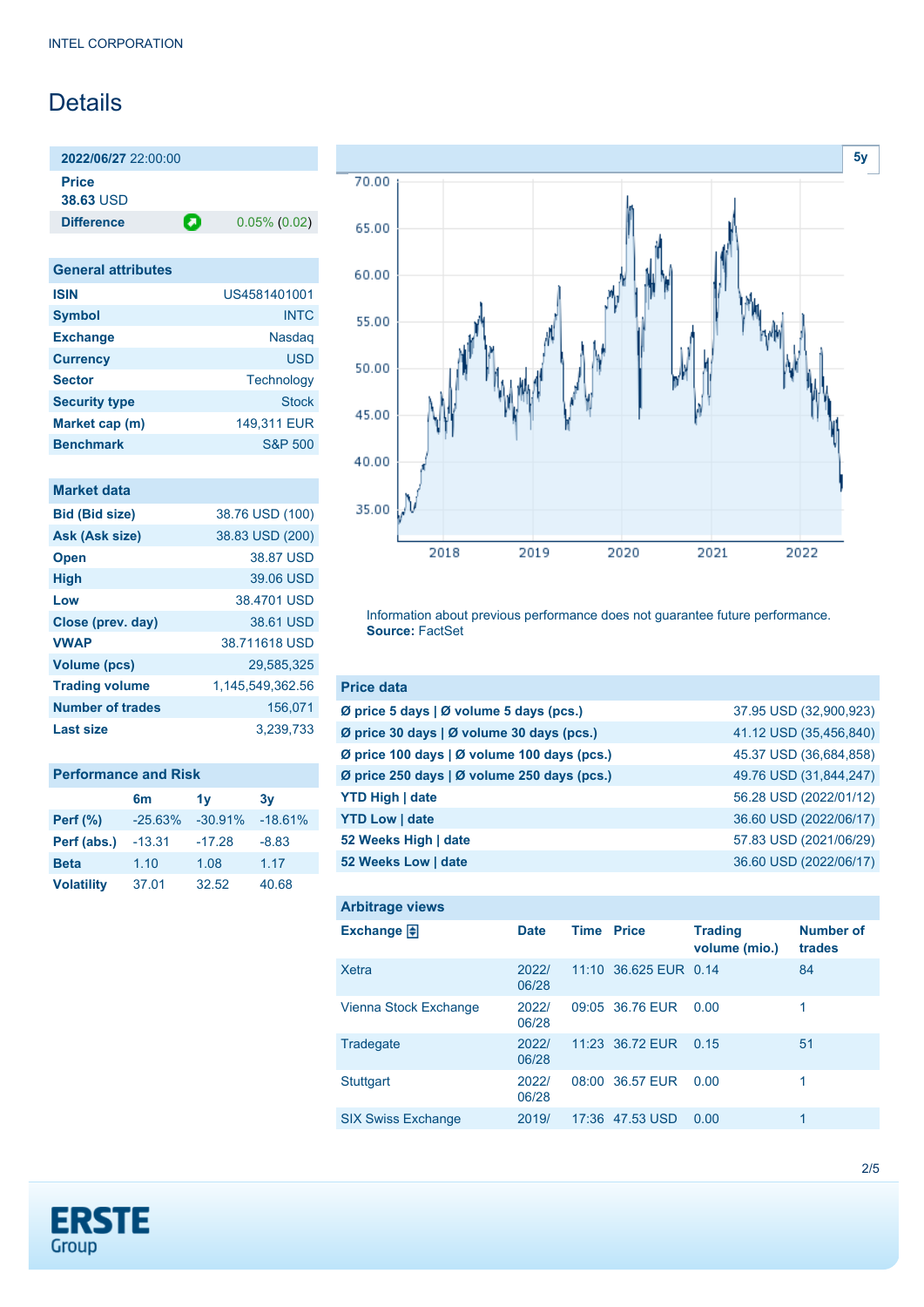|                                                   | 06/24          |                       |          |                |
|---------------------------------------------------|----------------|-----------------------|----------|----------------|
| <b>SIX Swiss Exchange</b>                         | 2020/<br>03/04 | 17:36 51.99 CHF       | 0.00     | 1              |
| Nasdaq                                            | 2022/<br>06/27 | 22:00 38.63 USD       | 1,145.55 | 156,071        |
| <b>Munich</b>                                     | 2022/<br>06/28 | 08:01 36.57 EUR       | 0.00     | 1              |
| <b>London Stock Exchange</b>                      | 2022/<br>06/27 | 17:35 38.325 USD 0.00 |          | 18             |
| Hong Kong Stock Exchange                          | 2022/<br>04/04 | 10:08 300.00 HKD -    |          |                |
| Hanover                                           | 2022/<br>06/28 | 08:00 36.445 EUR 0.00 |          | 1              |
| Hamburg                                           | 2022/<br>06/28 | 08:00 36.445 EUR 0.00 |          | 1              |
| Frankfurt                                         | 2022/<br>06/28 | 11:09 36.60 EUR       | 0.17     | $\overline{7}$ |
| <b>Euronext Brussels</b>                          | 2022/<br>06/27 | 15:56 38.805 USD 0.00 |          | $\overline{2}$ |
| <b>Duesseldorf</b>                                | 2022/<br>06/28 | 11:01 36.585 EUR 0.00 |          | 3              |
| Borsa Italiana MTF Trading<br><b>After Hours</b>  | 2022/<br>05/10 | 18:39 40.005 EUR 0.00 |          | 1              |
| Borsa Italiana MTF Global<br><b>Equity Market</b> | 2022/<br>06/28 | 10:52 36.63 EUR       | 0.00     | 3              |
| <b>Berlin</b>                                     | 2022/<br>06/28 | 08:25 36.56 EUR       | 0.00     | $\overline{2}$ |

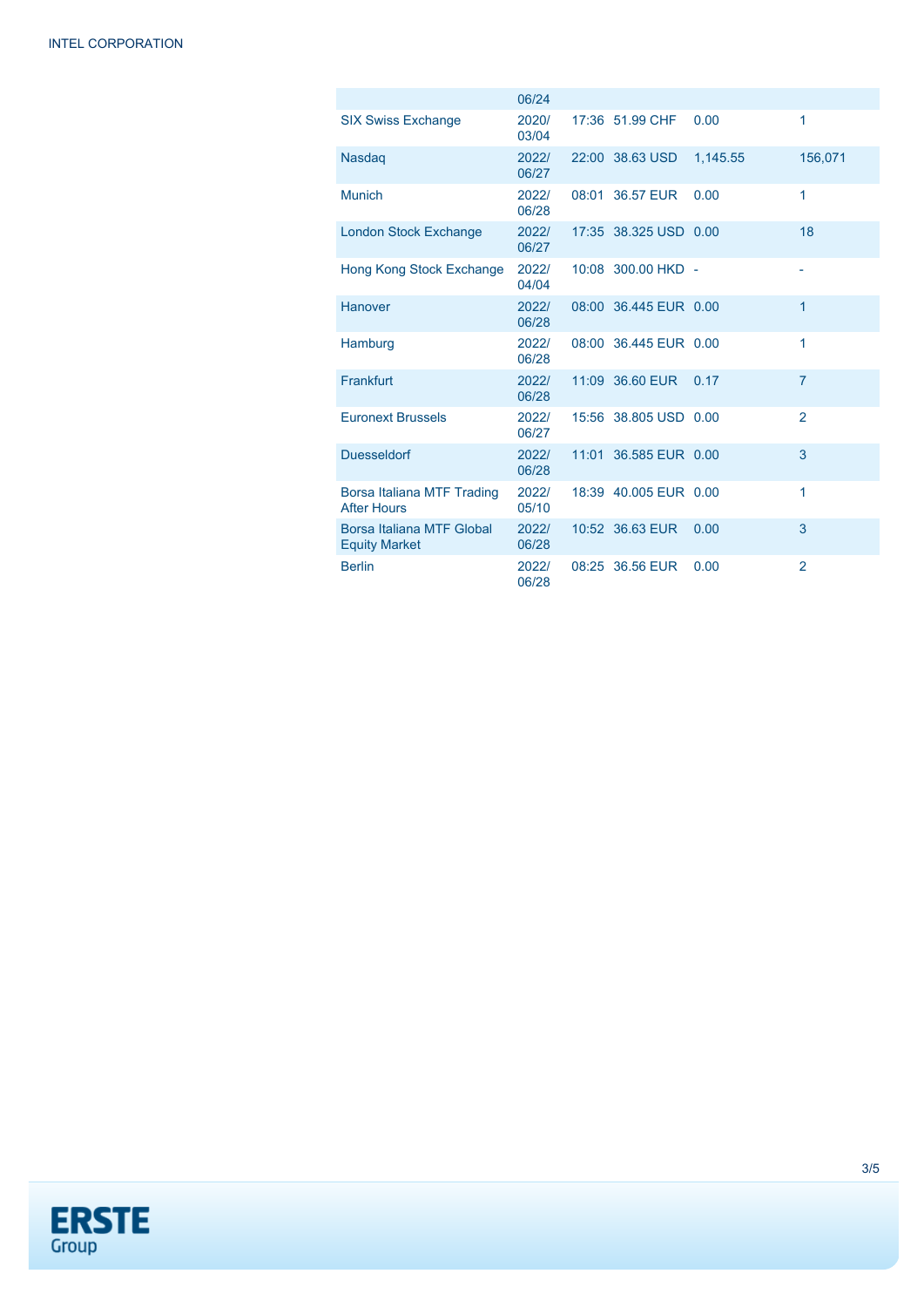# Company profile

### **Company Logo**

https://

## **Contact Details** INTEL CORP.

- - 2200 Mission College Boulevard - 95054-1549 Santa Clara Telefon: 1-408-765-8080 Fax: -

[E-mail: -](mailto:-)

### **Company Profile**

-

| <b>Members of Management Board</b>                  |                                                  |  |  |  |
|-----------------------------------------------------|--------------------------------------------------|--|--|--|
| Omar Ishrak                                         | Chairman of<br>Board of<br><b>Directors</b>      |  |  |  |
| <b>Andrea Goldsmith</b>                             | Member of<br><b>Board of</b><br><b>Directors</b> |  |  |  |
| <b>Risa Lavizzo-Mourev</b>                          | Member of<br><b>Board of</b><br><b>Directors</b> |  |  |  |
| Tsu-Jae Liu                                         | Member of<br>Board of<br><b>Directors</b>        |  |  |  |
| <b>Alyssa Henry</b>                                 | Member of<br>Board of<br><b>Directors</b>        |  |  |  |
| <b>Dion Weisler</b>                                 | Member of<br><b>Board of</b><br><b>Directors</b> |  |  |  |
| <b>Frank Yeary</b>                                  | Member of<br>Board of<br><b>Directors</b>        |  |  |  |
| <b>Gregory Smith</b>                                | Member of<br>Board of<br><b>Directors</b>        |  |  |  |
| <b>James Goetz</b>                                  | Member of<br>Board of<br><b>Directors</b>        |  |  |  |
| <b>Patrick Gelsinger</b>                            | Chairman of<br>Managing<br><b>Board</b>          |  |  |  |
| - Randhir?Thakur                                    | Member of<br><b>Executive</b><br>Committee       |  |  |  |
| <b>Chief Architect</b>                              | Member of<br><b>Executive</b><br>Committee       |  |  |  |
| Christy Pambianchi                                  | Member of<br><b>Executive</b><br>Committee       |  |  |  |
| David A Zinsner                                     | Member of<br><b>Executive</b><br>Committee       |  |  |  |
| <b>General Counsel</b>                              | Member of<br><b>Executive</b><br>Committee       |  |  |  |
| General Manager,<br>Datacenter and AI               | Member of<br>Executive<br>Committee              |  |  |  |
| General Manager,<br>Manufacturing and<br>Operations | Member of<br><b>Executive</b><br>Committee       |  |  |  |